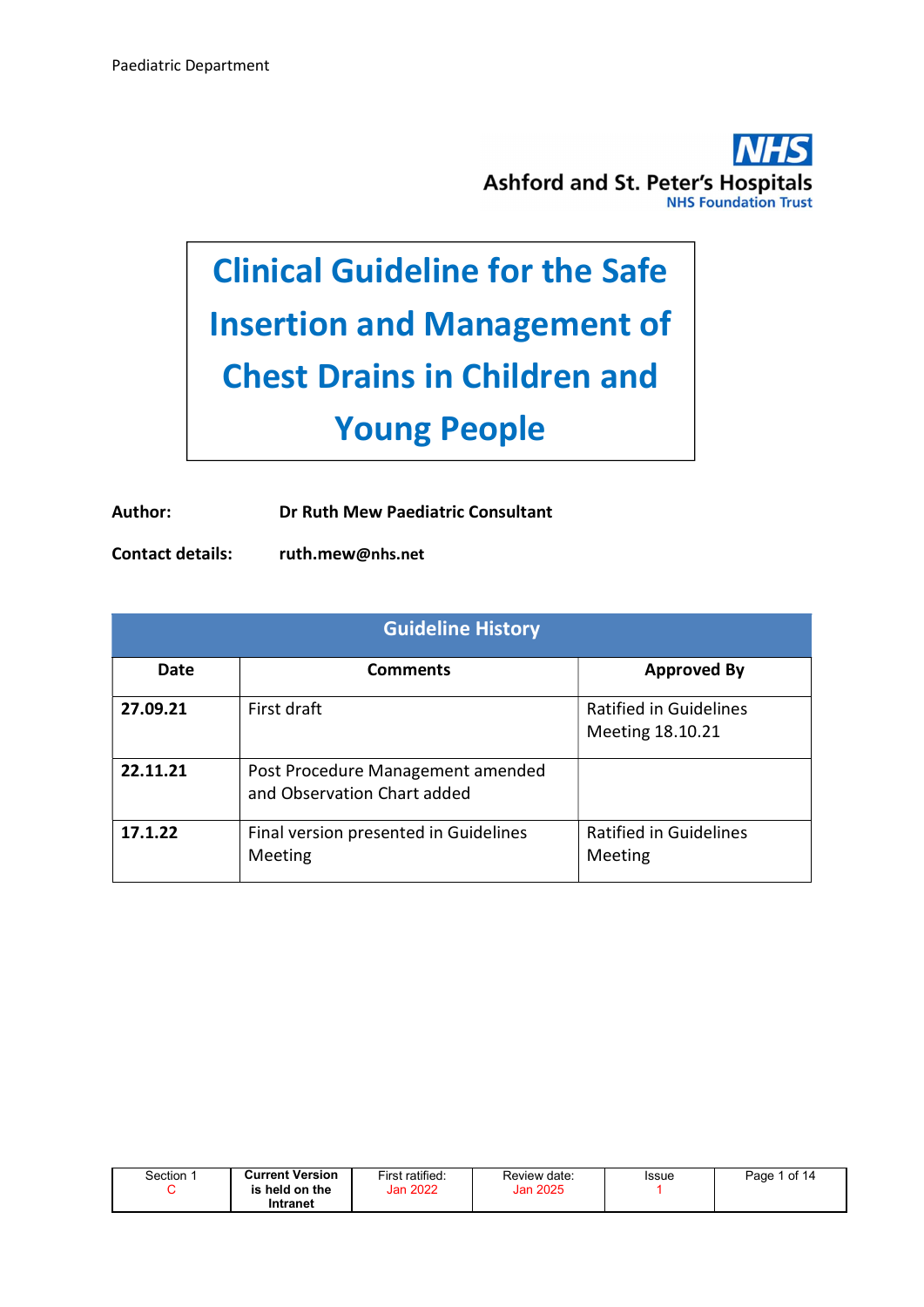- 1. Introduction
- 2. Pneumothorax algorithm
	- a. Tension pneumothorax
	- b. Spontaneous pneumothorax
- 3. Pleural effusion algorithm
- 4. Needle aspiration
- 5. Chest drain insertion
- 6. Post procedure management
- 7. Supporting References
- 8. Appendix
	- a. BTS Guideline Flowchart
	- b. Observation chart

| Section : | <b>Current Version</b> | First ratified: | Review date: | Issue | Page 2 of 14 |
|-----------|------------------------|-----------------|--------------|-------|--------------|
|           | held on the<br>is      | Jan 2022        | Jan 2025     |       |              |
|           | Intranet               |                 |              |       |              |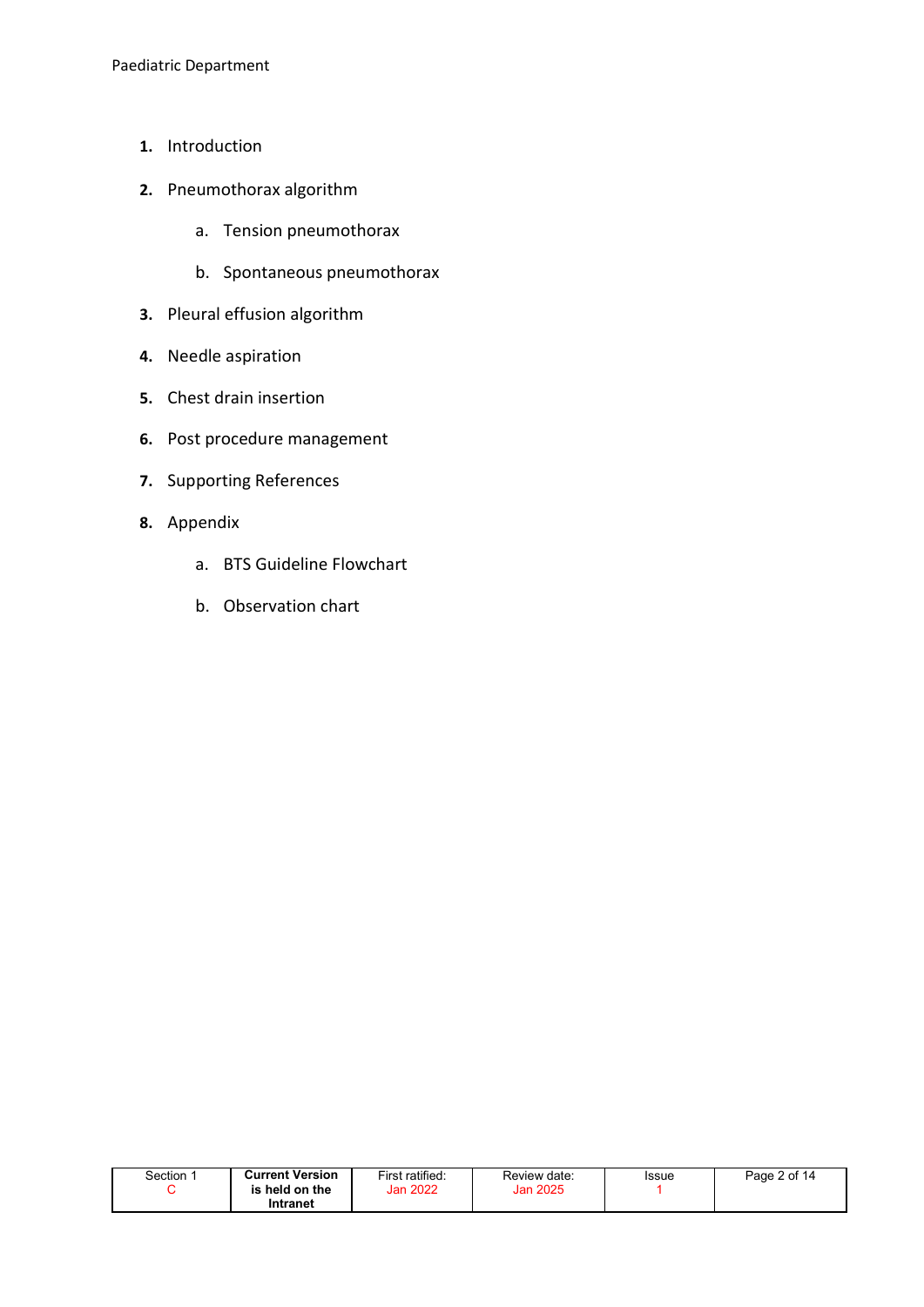### 1. Introduction

This guideline outlines a consistent standard for the management of pneumothorax and pleural effusion in children. It includes advice regarding the safe insertion and management of chest drains in children and young people at Ashford and St Peters Hospitals. It has been produced in response to the risks outlined in the National Patient Safety Agency Rapid Response Report<sup>1</sup> and due to lack of paediatric evidence and consensus, has been written with reference to adult<sup>2</sup> and paediatric<sup>3</sup> BTS guidelines following discussion with Royal Brompton Hospital (RBH) and South Thames Retrieval Service (STRS). It should not be used for the management of neonates.

| Section <sup>.</sup> | <b>Current Version</b><br>held on the<br>is | First ratified:<br>Jan 2022 | Review date:<br>Jan 2025 | Issue | Page 3 of 14 |
|----------------------|---------------------------------------------|-----------------------------|--------------------------|-------|--------------|
|                      | Intranet                                    |                             |                          |       |              |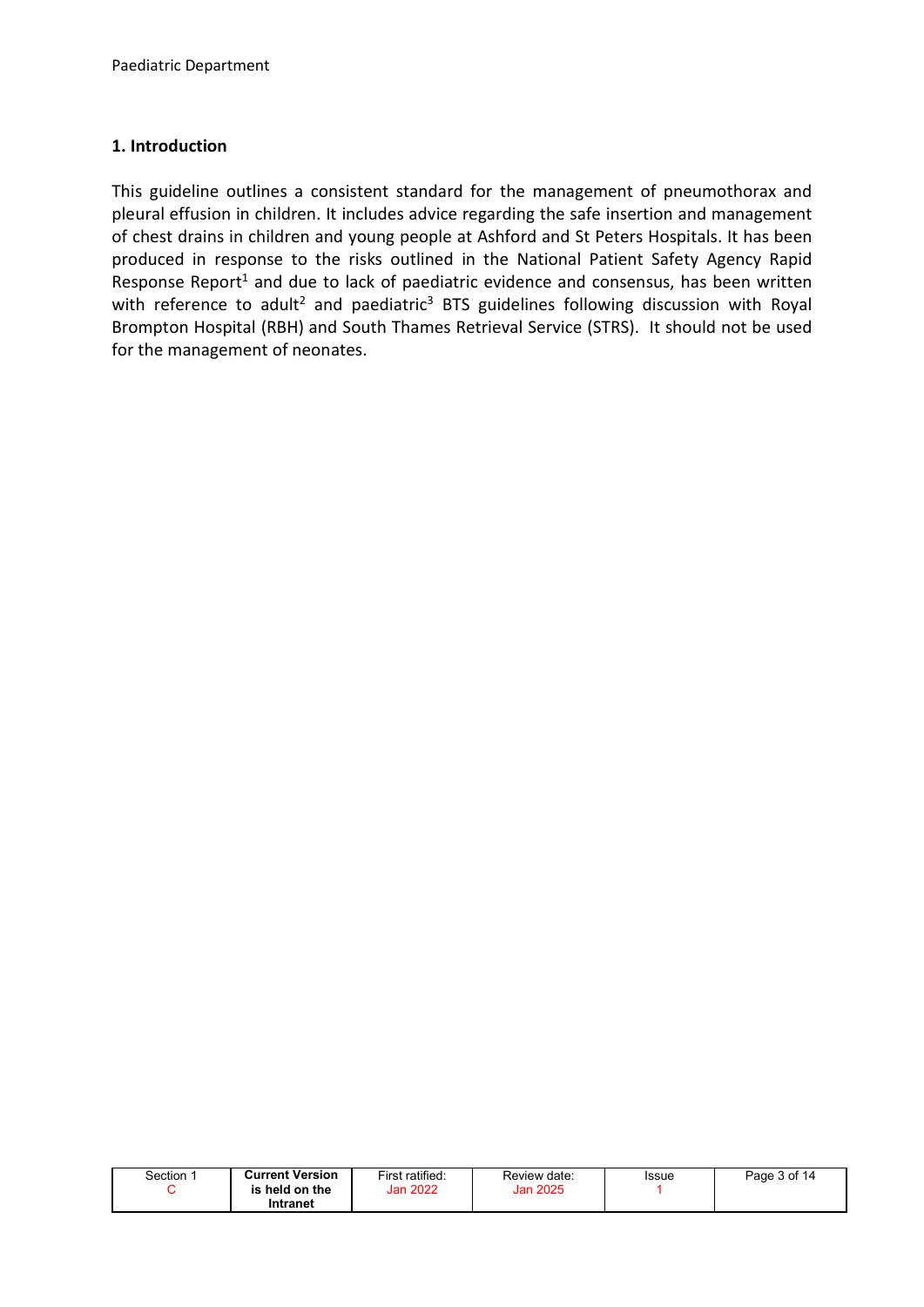



\*STRS will offer advice for all age groups however may suggest local management by adult medical team for 16-18 years and may direct the referral to a tertiary paediatric respiratory team for < 16 years

\*\*BTS Guideline<sup>2</sup> is Appendix A

\*\*Discuss with A&E, adult medical team at ASPH or medical team at an alternative local hospital

| Section⊹ | <b>Current Version</b> | First ratified: | Review date: | Issue | Page 4 of 14 |
|----------|------------------------|-----------------|--------------|-------|--------------|
|          | is held on the         | <b>Jan 2022</b> | Jan 2025     |       |              |
|          | Intranet               |                 |              |       |              |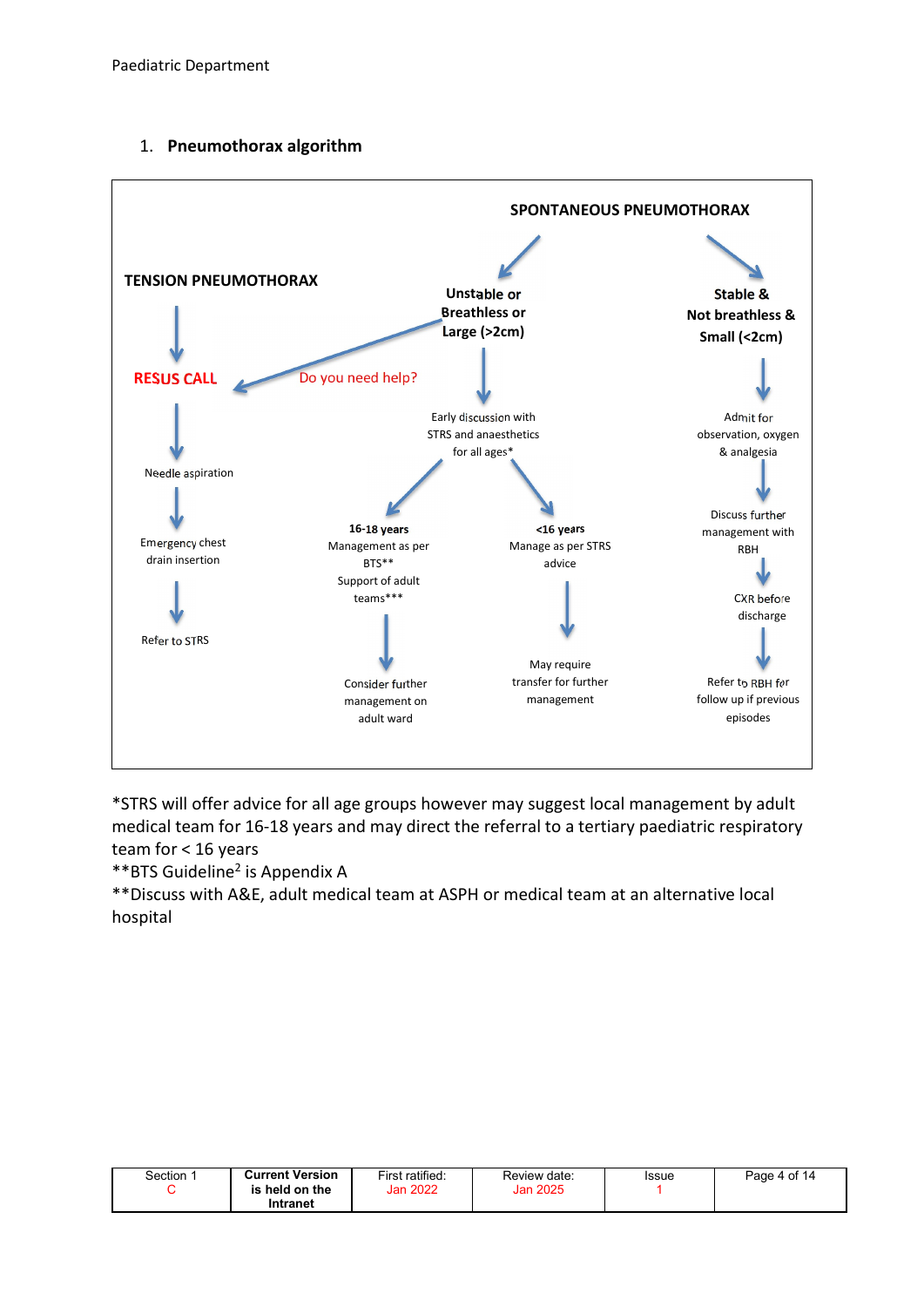#### a. Tension Pneumothorax

A tension pneumothorax is a medical emergency that requires immediate decompression. Tension pneumothorax can be rapidly fatal if not treated promptly. Air accumulates under pressure in the pleural space. This pushes the mediastinum across the chest and kinks the great vessels, compromising venous return to the heart and reducing cardiac output<sup>4</sup>. The diagnosis is clinical<sup>4</sup>:

- The child will be hypoxic and may be shocked
- Unless the child is unconscious, there will be signs of respiratory distress
- There will be decreased air entry and possible asymmetrical air movement on inspection, with hyper-resonance to percussion on the side of the pneumothorax
- Distended neck veins may be apparent in some children
- The trachea deviates away from the side of the pneumothorax, although this is not always easy to identify clinically.

#### Resuscitation:

- High-flow oxygen
- Needle aspiration (thoracocentesis) for decompression should be performed as per APLS<sup>4</sup>. This is a life-threatening condition and there are no contraindications.
- Perform definitive treatment with an intercostal chest drain immediately after decompressing a tension pneumothorax<sup>5</sup>. In a medical emergency, the most experienced person available should insert the chest drain. Chest drain should be inserted as per APLS<sup>4</sup>.

#### b. Spontaneous Pneumothorax

Primary spontaneous pneumothorax occurs with no underlying lung pathology. Secondary spontaneous pneumothorax occurs with pre-existing lung conditions (asthma, cystic fibrosis, infection). It is unusual for a primary spontaneous pneumothorax to cause a tension pneumothorax. Spontaneous pneumothorax is likely to occur in older children and can be managed in accordance with adult British Thoracic Society (BTS) guidelines<sup>2</sup>. The above algorithm has been adapted from BTS guidelines following discussion with RBH and STRS. Diagnosis:

- The commonest presentation of primary spontaneous pneumothorax is the sudden onset pleuritic chest pain and dyspnoea.
- **•** Erect CXR in inspiration is used for diagnosis<sup>2</sup>.
- Bilateral pneumothoraxes are rare in children and should raise suspicion of an underlying diagnosis.

#### Resuscitation and management:

- Consider high-flow oxygen
- If a patient is unstable, early anaesthetic support and STRS involvement is required. An urgent ultrasound scan may be helpful but should not delay treatment. Following discussion with STRS, emergency management with needle aspiration and emergency chest drain insertion<sup>2</sup> may be required. Consider a resus call, including A&E team, at any stage.

| Section: | <b>Current Version</b><br>is held on the<br>Intranet | First ratified:<br>Jan 2022 | Review date:<br>Jan 2025 | Issue | Page 5 of 14 |
|----------|------------------------------------------------------|-----------------------------|--------------------------|-------|--------------|
|          |                                                      |                             |                          |       |              |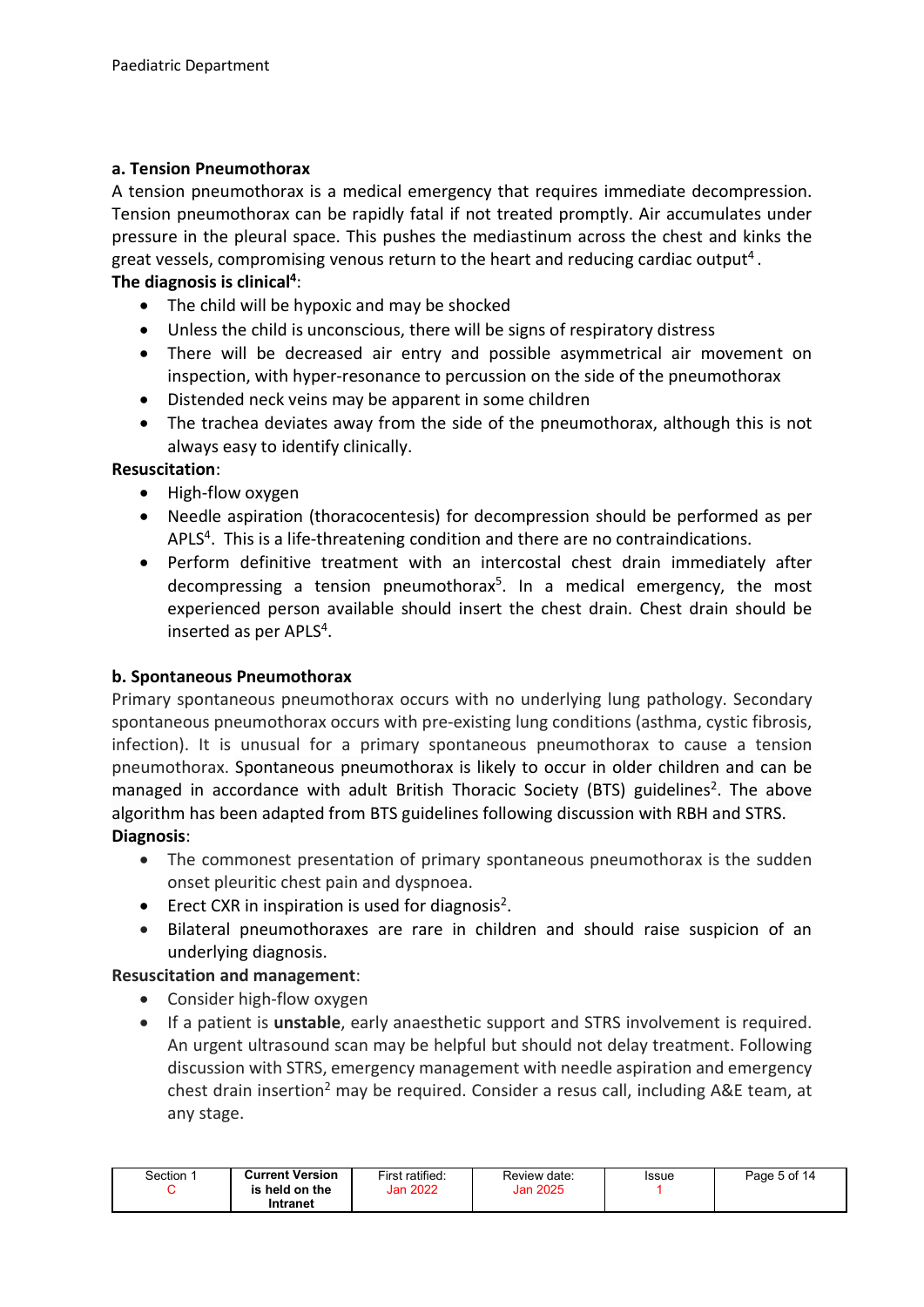- 'Large' pneumothorax is the presence of a visible rim of >2cm between the lung margin and chest wall at the level of the hilum<sup>2</sup>. The size of the pneumothorax is less important than the degree of clinical compromise<sup>2</sup>.
- Conservative management of 'small' (<2cm) pneumothorax in patients with minimal symptoms is safe<sup>2</sup>. Admit for observation, analgesia and oxygen. Oxygen speeds up resolution fourfold<sup>2</sup>. Further management can be discussed with RBH. STRS should be contacted if the patient deteriorates. Patients may require a further CXR before discharge. Patients with a previous pneumothorax require a referral to RBH for outpatient follow up.

| Section | <b>Current Version</b><br>is held on the<br>Intranet | First ratified:<br><b>Jan 2022</b> | Review date:<br><b>Jan 2025</b> | Issue | Page 6 of 14 |
|---------|------------------------------------------------------|------------------------------------|---------------------------------|-------|--------------|
|         |                                                      |                                    |                                 |       |              |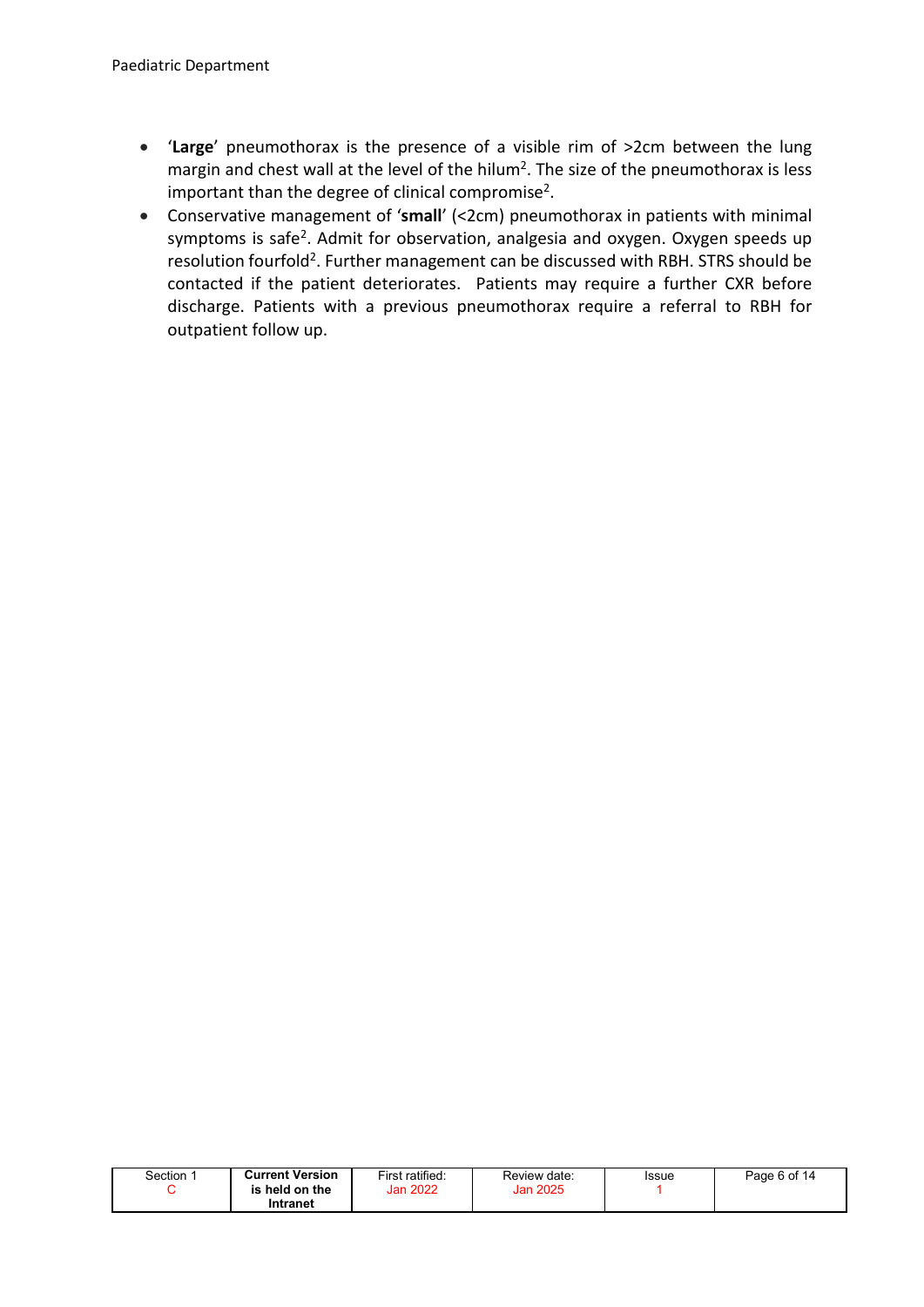



\*RBH will offer management advice for < 16 years or patients already under their care. Refer to RBH paediatric respiratory team rather than paediatric surgeons or thoracic surgeons. 16 -18 years should be discussed with local adult medical team.

| Section⊹ | <b>Current Version</b><br>is held on the | First ratified:<br><b>Jan 2022</b> | Review date:<br>Jan 2025 | Issue | 7 of 14<br>Page |
|----------|------------------------------------------|------------------------------------|--------------------------|-------|-----------------|
|          | Intranet                                 |                                    |                          |       |                 |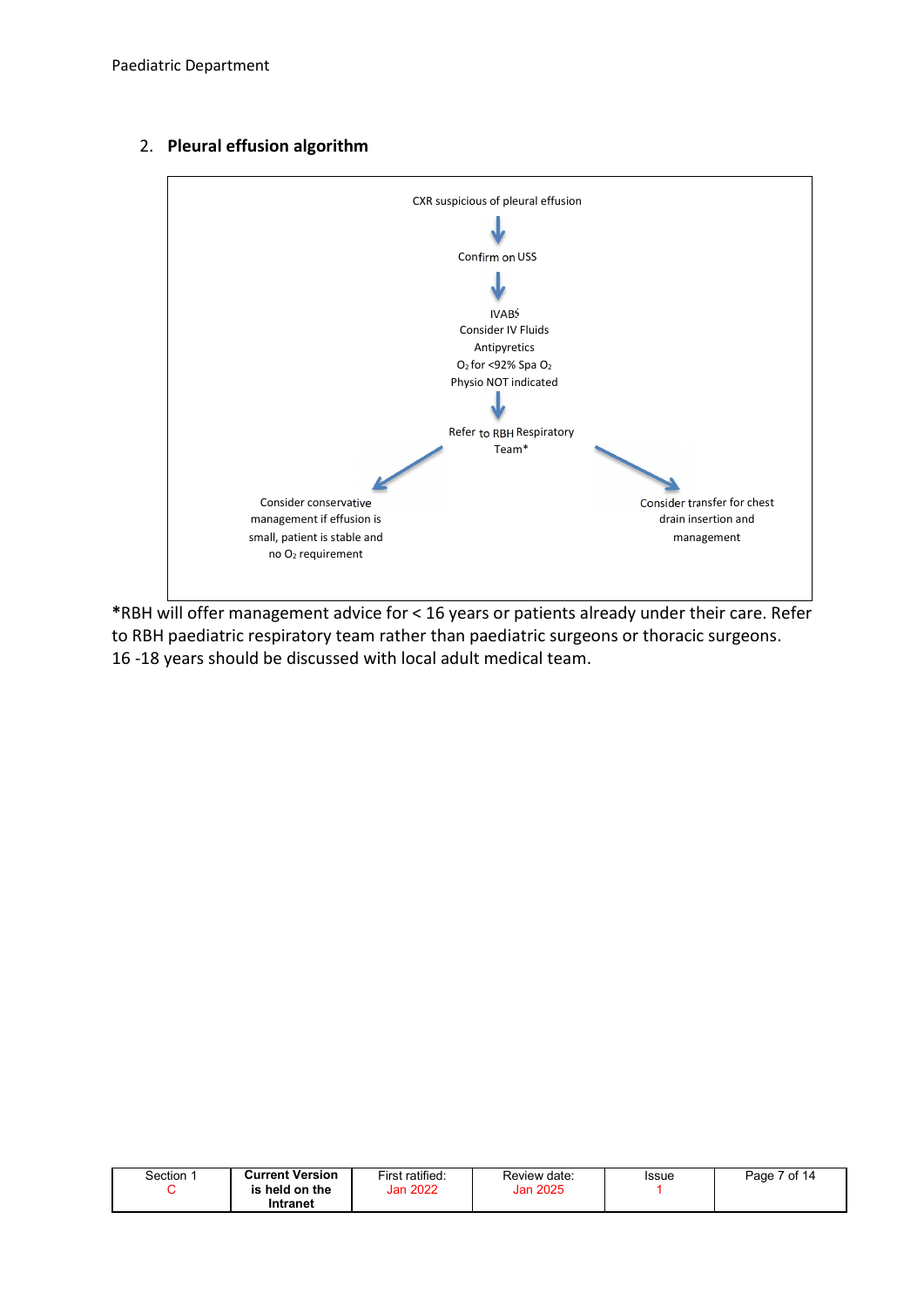#### 4. Needle aspiration

Needle aspiration for a tension pneumothorax should be performed immediately as per APLS guidelines. The most experienced person available should perform this procedure. A&E doctors may have more experience than Paediatricians. Insertion of a chest drain should be performed immediately after decompression of a tension pneumothorax with needle aspiration.

STRS may advise performing a needle aspiration for relief of a large pneumothorax or in a symptomatic patient. A chest drain will usually be required after this procedure. Further management should be guided by STRS.

Needle aspiration or needle thoracocentesis should not be performed for a pleural effusion. Minimum equipment:<sup>4</sup>

- Alcohol swab
- Large intravenous cannula (16-gauge grey, 14-gauge orange)
- 20ml syringe

#### Procedure:<sup>4</sup>

- $\bullet$  Identify 2<sup>nd</sup> intercostal space, mid-clavicular line
- Clean the chest with alcohol swab
- Attach the syringe to the cannula (fluid in the syringe can be used to help identify air bubbles)
- Insert the cannula vertically into the chest wall, just above the rib below, aspirating all the time
- If air is aspirated, remove the needle, leaving the cannula in place
- Tape the cannula and proceed to chest drain insertion as soon as possible

#### 5. Chest drain insertion

In a medical emergency, the most experienced person available should insert the chest drain. A&E doctors may have more experience than paediatricians. A chest drain will be required immediately after needle aspiration in a tension pneumothorax.

Chest drain should be inserted as per APLS using the open technique to minimise lung damage and should only be inserted by a doctor with expertise unless it is a medical emergency. Minimum equipment:<sup>4</sup>

- Skin preparation and surgical drapes
- Scalpel
- Large clamps x2
- Scissors
- Chest drain tube

Procedure:<sup>4</sup>

- Usual emergency chest drain position is  $5<sup>th</sup>$  intercostal space, mid-axillary line on the side of the pneumothorax
- Clean the chest with alcohol swab
- Use local anaesthetic if necessary (may be omitted in a resuscitation)

| Section | <b>Current Version</b><br>is held on the<br>Intranet | First ratified:<br><b>Jan 2022</b> | Review date:<br>Jan 2025 | Issue | Page 8 of 14 |
|---------|------------------------------------------------------|------------------------------------|--------------------------|-------|--------------|
|---------|------------------------------------------------------|------------------------------------|--------------------------|-------|--------------|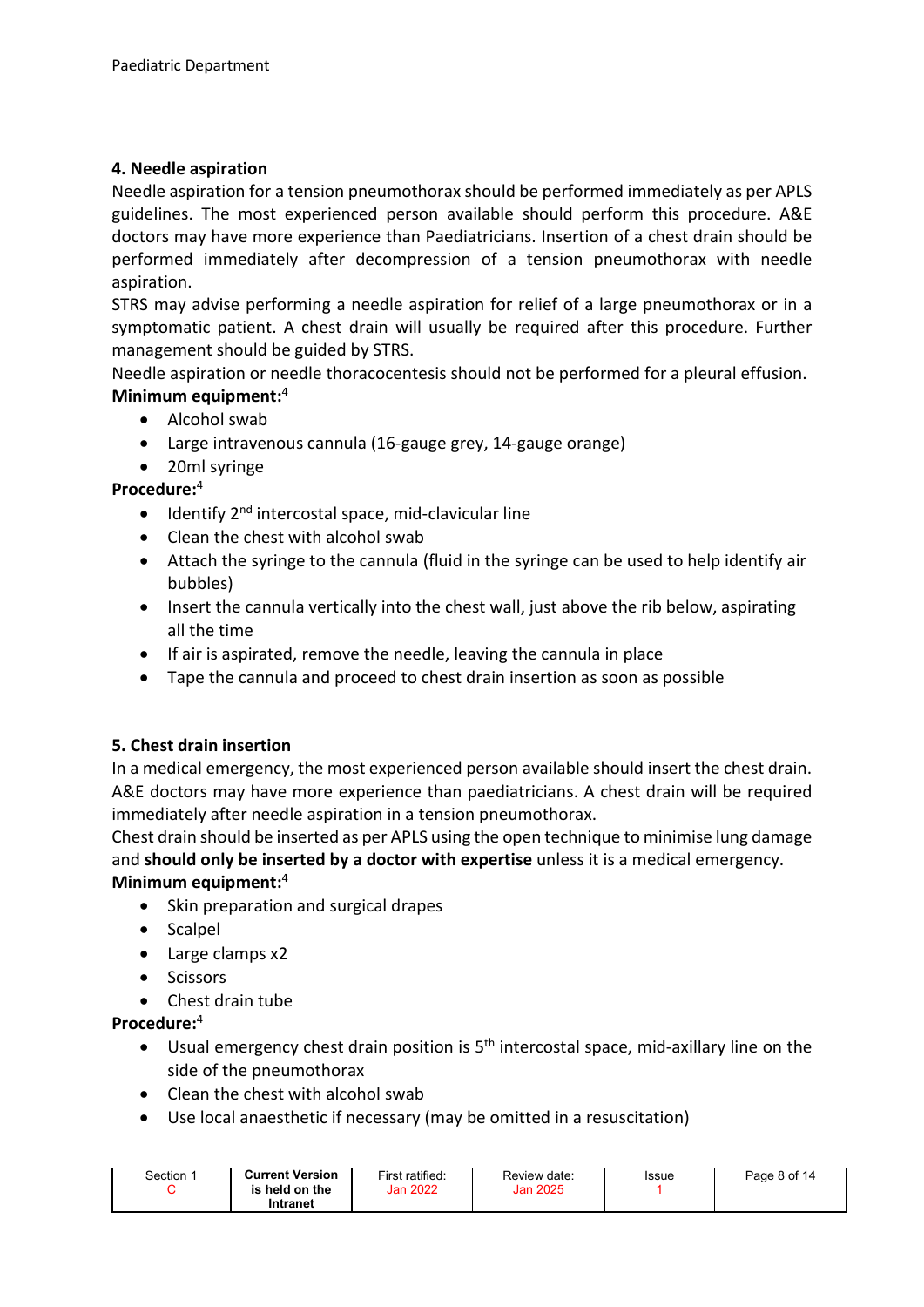- Make 2-3cm skin incision along the line of the intercostal space, just above the rib below
- Use blunt dissection "above rib below" to avoid intercostal nerves and vessels. Do not use a trocar or substantial force.
- Put a gloved finger into the incision and clear the path into the pleura. This will not be possible in small children
- Advance the chest drain into the pleural space during expiration. Once inserted, ensure all holes are within chest cavity.
- Ensure the tube is in the pleural space by listening for air movement, and by looking for fogging of the tube during expiration
- Connect the chest drain tube to an underwater seal
- Suture or tape the drain in place
- Obtain a CXR

In a non-emergency situation, informed consent must be obtained and documented. Chest drains should be inserted by adequately trained personnel to reduce the risk of complications<sup>3</sup>. A suitable assistant and trained nurse must be available<sup>3</sup>. For <16 years, chest drain insertion is usually be performed at a tertiary centre with radiology and anaesthetic support. If general anaesthetic is not used, sedation should only be provided by staff trained in the use of conscious sedation, airway management and resuscitation of children<sup>3</sup>. Full monitoring is required.

In a non-emergency, small-bore percutaneous drains should be inserted at the optimum site suggested by ultrasound<sup>3</sup>.

# 6. Post procedure management

Chest drains should be managed on specialist wards by staff trained in chest drain management<sup>3</sup>. The management of chest drains in Paediatric Emergency Department or Ash ward is not usual and must be supported by discussion with STRS or RBH. Consider transferring 16-18 years to an adult respiratory ward.

# Key Points:

- $\bullet$  A CXR should be performed after insertion<sup>3</sup>.
- All chest drains should be connected to a unidirectional system (underwater seal bottle) kept below the patient's chest level at all times $3$ .
- Check drain function by checking for bubbling in a pneumothorax and flow of fluid in an effusion.
- Ensure adequate analgesia

# Monitoring and Observations:

Continuous monitoring should be performed for first 15 minutes. Observations should be performed every 15 minutes for next hour then 1 hourly. In addition to routine monitoring the following parameters should also be recorded and documented (Observation Chart: Appendix B)

 Air drainage: Bubbling of the drain or swinging of the water line occurs with respiratory cycle. Fluid should rise on inspiration and fall on expiration. A bubbling

| Section ∵ | <b>Current Version</b><br>held on the<br>is<br>Intranet | First ratified:<br>Jan 2022 | Review date:<br>Jan 2025 | Issue | Page 9 of 14 |
|-----------|---------------------------------------------------------|-----------------------------|--------------------------|-------|--------------|
|-----------|---------------------------------------------------------|-----------------------------|--------------------------|-------|--------------|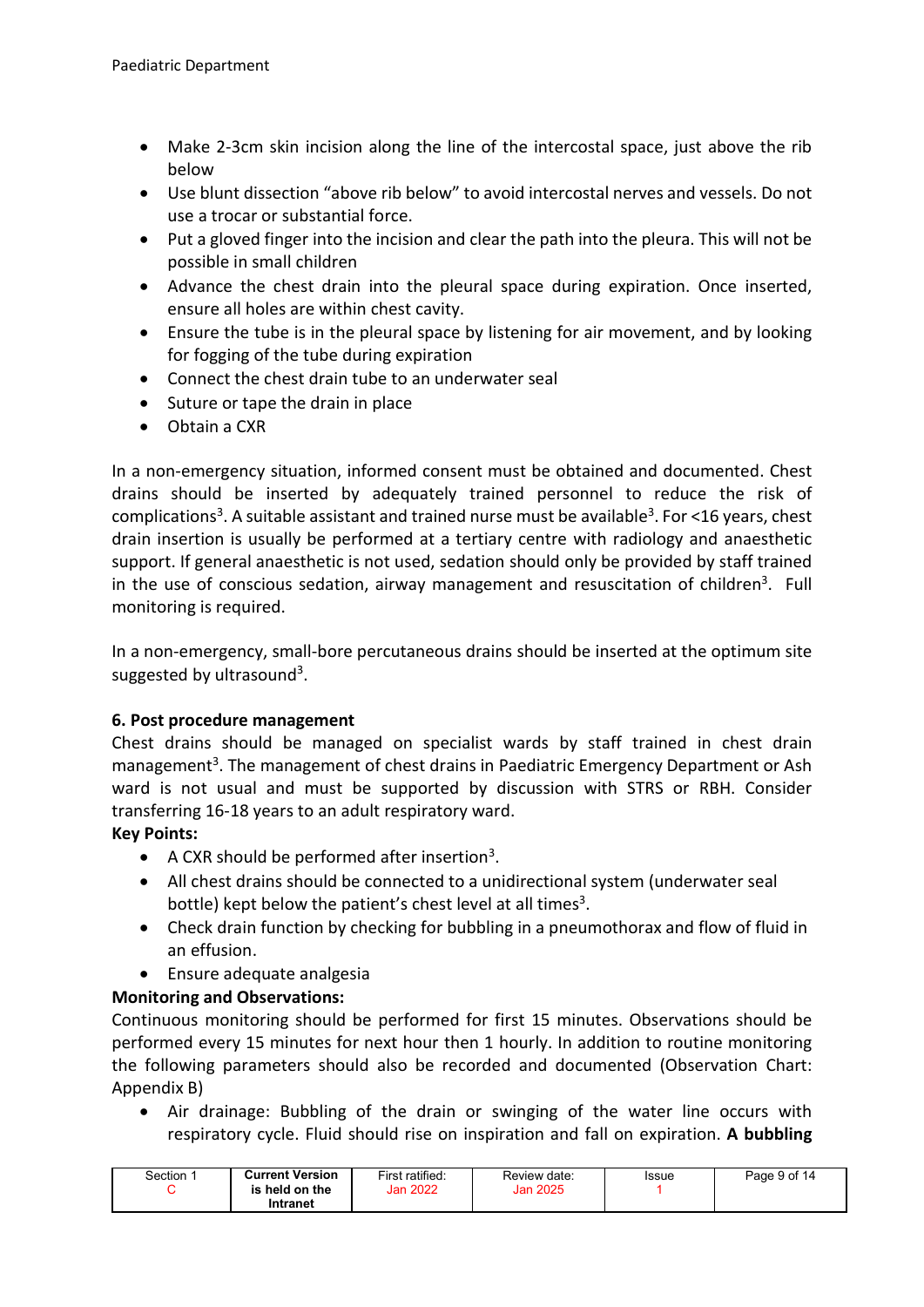chest drain should never be clamped<sup>3</sup> because there is a risk of pneumothorax. Reexpansion pulmonary oedema (RPO) may occur in pneumothorax with significant lung collapse if the re-inflation of the lung is very rapid. Suction should not be used at ASPH unless supported by RBH or STRS. Drains may kink or become occluded. If a drain is not swinging check for kinking or displacement.

- Fluid drainage: Monitor the type and volume of fluid drained. Drains should be clamped for 1hr once 10ml/kg of fluid is initially removed<sup>3</sup>. No more than 1.5litres of fluid should be drained at one time<sup>3</sup>. Re-expansion pulmonary oedema (RPO) following the drainage of large effusions is extremely rare in children. Discuss concerns about excessive fluid drainage with RBH.
- Drain site and tubing: Ensure all connections are secure and that the underwater seal remains functional. The water level is adequate and that the bottle is upright and below the level of the chest. Visually inspect the site and dressing.

## Escalation of care:

Concerns should be escalated to Paediatric Registrar or Consultant. Concerns should be discussed with RBH or STRS.

- If a patient is breathless or complains of chest pain, a clamped drain must be unclamped<sup>3</sup>. This may indicate a tension pneumothorax.
- 2 clamps should be available at the bedside.
- $\bullet$  A drain should be removed once there is clinical resolution<sup>3</sup>.

| Section | <b>Current Version</b><br>is held on the | First ratified:<br>Jan 2022 | Review date:<br>Jan 2025 | Issue | Page 10 of 14 |
|---------|------------------------------------------|-----------------------------|--------------------------|-------|---------------|
|         | Intranet                                 |                             |                          |       |               |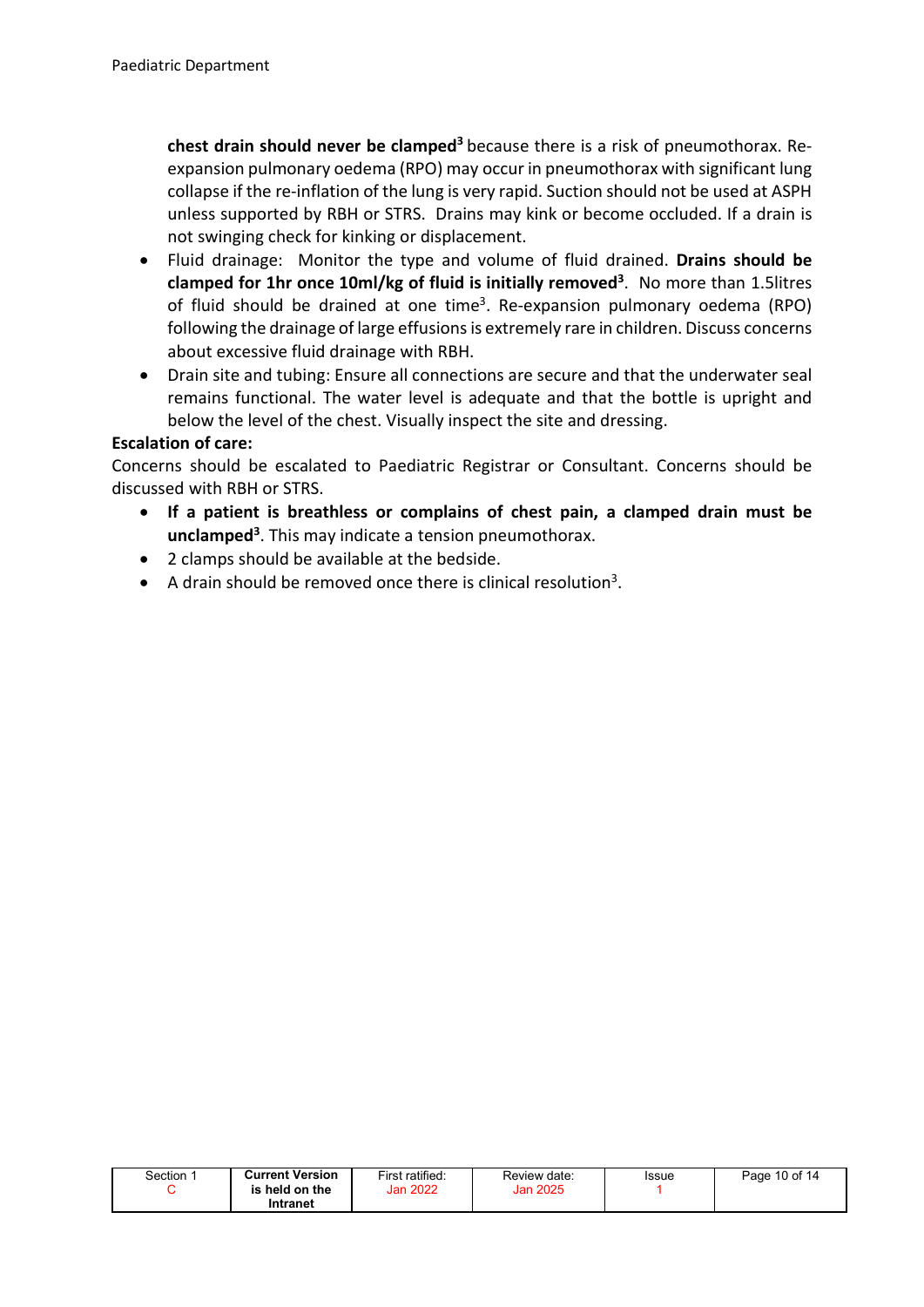## Supporting references

- 1. National Patient Safety Agency 'Rapid Response Report NPSA/2008/RRR003 risk of chest drain insertion
- 2. MacDuff A, Arnold A, Harvey J. Management of spontaneous pneumothorax: British Thoracic Society pleural disease guideline 2010. Thorax. 2010 Aug 1;65(Suppl 2):ii18-31.
- 3. Balfour-Lynn IM, Abrahamson E, Cohen G, Hartley J, King S, Parikh D, Spencer D, Thomson AH, Urquhart D. BTS guidelines for the management of pleural infection in children. Thorax. 2005 Feb 1;60(suppl 1):i1-21.
- 4. APLS Guideline
- 5. BMJ Best Practice Pneumothorax. https://bestpractice.bmj.com/topics/en-gb/3000083. Latest update July 2020

| Section | <b>Current Version</b><br>held on the<br>is | First ratified:<br><b>Jan 2022</b> | Review date:<br>Jan 2025 | Issue | 11 of 14<br>$P$ age, |
|---------|---------------------------------------------|------------------------------------|--------------------------|-------|----------------------|
|         | Intranet                                    |                                    |                          |       |                      |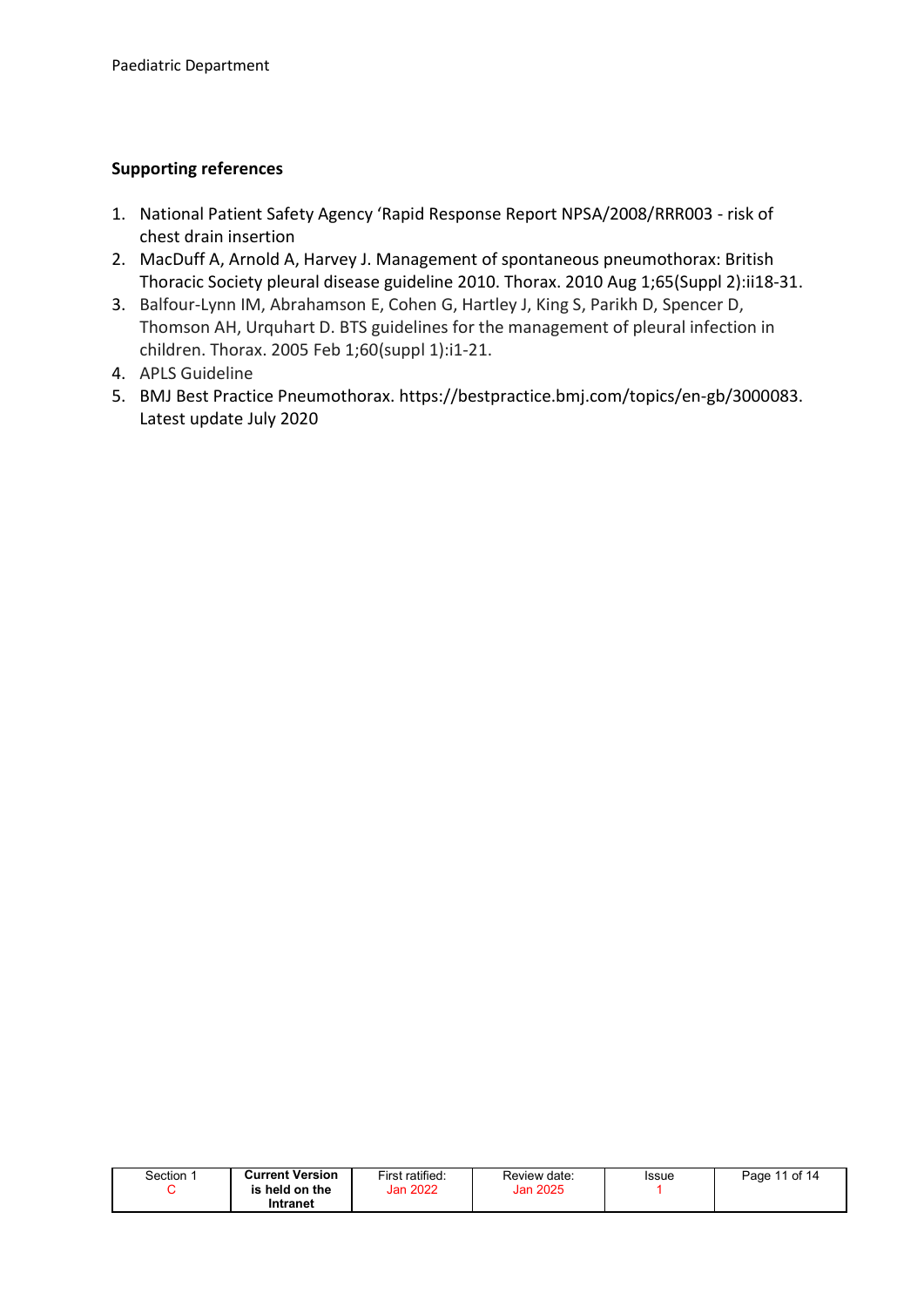#### Appendix A

1. Flow for the management of Spontaneous Pneumothorax from BTS Guidelines2



| Section | <b>Current Version</b><br>held on the<br>is | First ratified:<br><b>Jan 2022</b> | Review date:<br>Jan 2025 | Issue | 12 of 14<br>Page |
|---------|---------------------------------------------|------------------------------------|--------------------------|-------|------------------|
|         | Intranet                                    |                                    |                          |       |                  |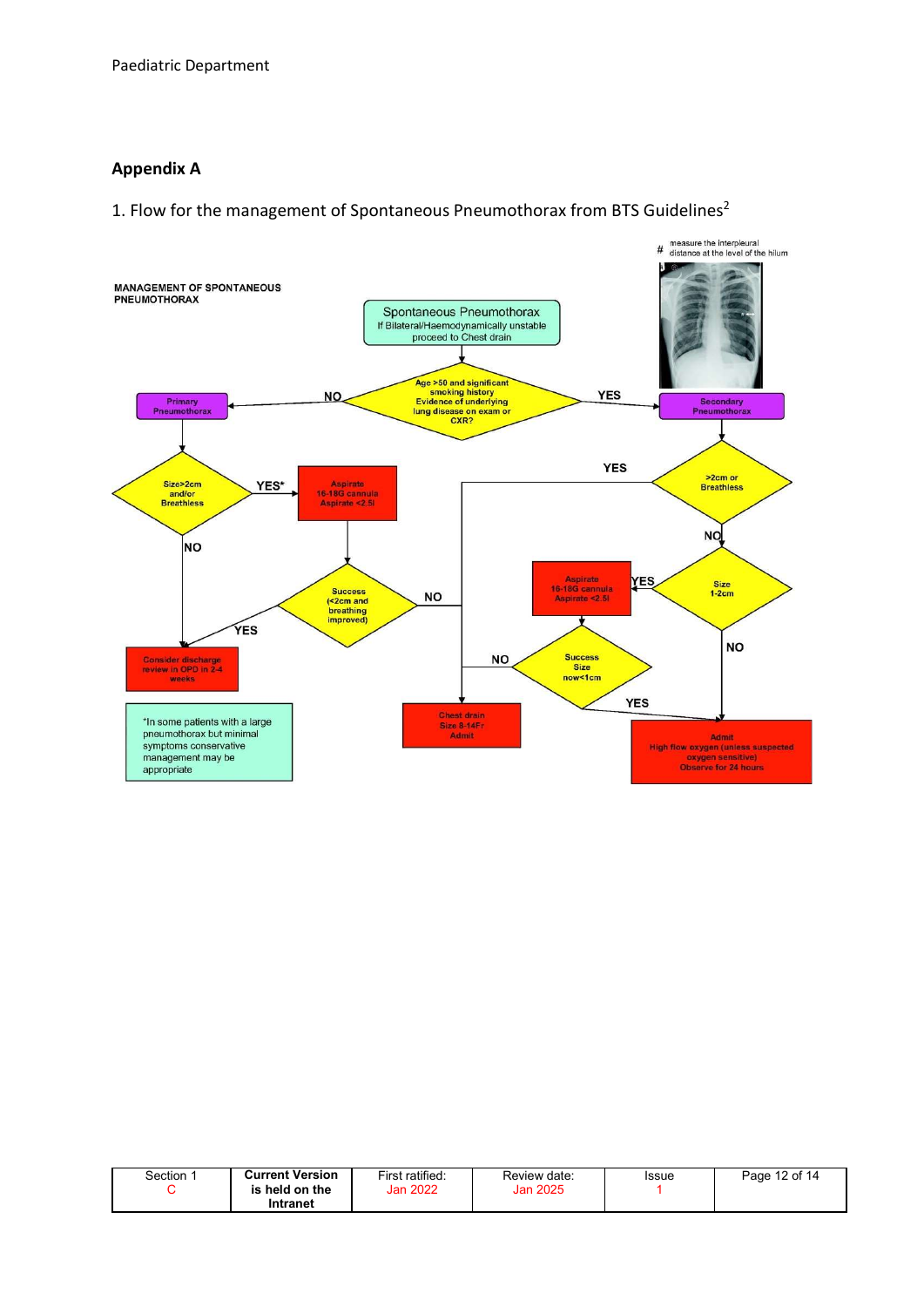#### Appendix B: Chest Drain Observations Chart.

Name:

Hospital Number:

Date of Birth:



| <b>Chest Drain Observation Chart</b>       |                     |          |              |                                |                                                                                     |                            |                         |  |
|--------------------------------------------|---------------------|----------|--------------|--------------------------------|-------------------------------------------------------------------------------------|----------------------------|-------------------------|--|
| Time and date of insertion:                |                     |          | Inserted by: |                                |                                                                                     |                            |                         |  |
|                                            |                     |          |              |                                | Observations: Direct for 15mins, every 15mins for 1 <sup>st</sup> hour, then hourly |                            |                         |  |
|                                            | Date<br>and<br>time | Swinging | Bubbling     | Tubing &<br>dressing<br>intact | Underwater<br>seal intact                                                           | Fluid<br>volume<br>drained | Total volume<br>drained |  |
|                                            |                     | Y/N      | Y/N          | Y/N                            | Y/N                                                                                 | ml                         | ml                      |  |
| Direct for 15mins                          |                     |          |              |                                |                                                                                     |                            |                         |  |
| Every 15mins for<br>$1st$ hour<br>1 hourly |                     |          |              |                                |                                                                                     |                            |                         |  |
|                                            |                     |          |              |                                |                                                                                     |                            |                         |  |

| <b>Current Version</b><br>Section 1<br>is held on the<br>Intranet | First ratified:<br>Jan 2022 | Review date:<br><b>Jan 2025</b> | Issue | Page 13 of 14 |
|-------------------------------------------------------------------|-----------------------------|---------------------------------|-------|---------------|
|-------------------------------------------------------------------|-----------------------------|---------------------------------|-------|---------------|